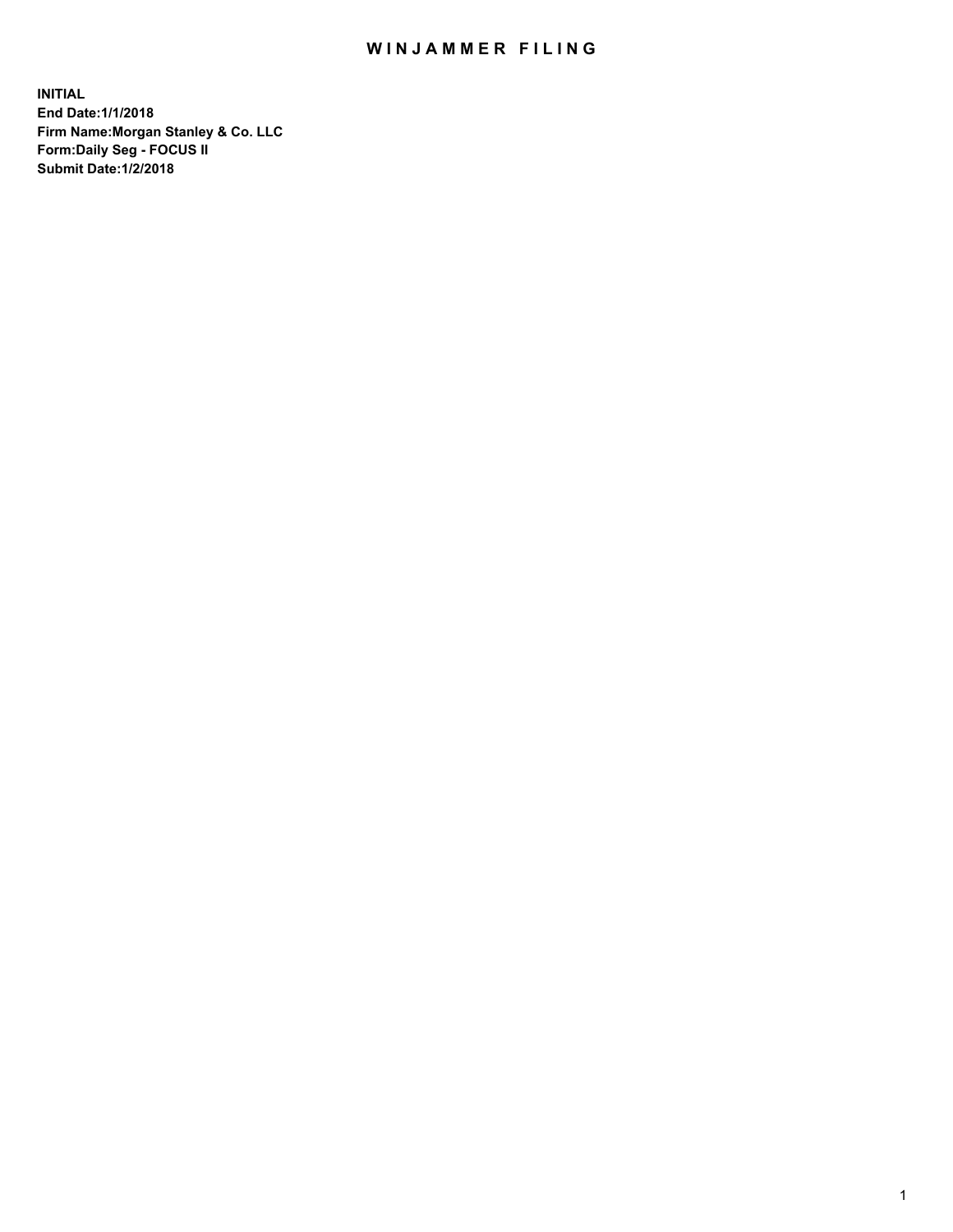## **INITIAL End Date:1/1/2018 Firm Name:Morgan Stanley & Co. LLC Form:Daily Seg - FOCUS II Submit Date:1/2/2018 Daily Segregation - Cover Page**

| Name of Company<br><b>Contact Name</b><br><b>Contact Phone Number</b><br><b>Contact Email Address</b>                                                                                                                                                                                                                         | Morgan Stanley & Co. LLC<br>Ikram Shah<br>212-276-0963<br>lkram.shah@morganstanley.com |
|-------------------------------------------------------------------------------------------------------------------------------------------------------------------------------------------------------------------------------------------------------------------------------------------------------------------------------|----------------------------------------------------------------------------------------|
| FCM's Customer Segregated Funds Residual Interest Target (choose one):<br>a. Minimum dollar amount: ; or<br>b. Minimum percentage of customer segregated funds required:%; or<br>c. Dollar amount range between: and; or<br>d. Percentage range of customer segregated funds required between:% and%.                         | 285,000,000<br>0 <sub>0</sub><br>00                                                    |
| FCM's Customer Secured Amount Funds Residual Interest Target (choose one):<br>a. Minimum dollar amount: ; or<br>b. Minimum percentage of customer secured funds required:%; or<br>c. Dollar amount range between: and; or<br>d. Percentage range of customer secured funds required between:% and%.                           | 140,000,000<br>0 <sub>0</sub><br>0 <sub>0</sub>                                        |
| FCM's Cleared Swaps Customer Collateral Residual Interest Target (choose one):<br>a. Minimum dollar amount: ; or<br>b. Minimum percentage of cleared swaps customer collateral required:%; or<br>c. Dollar amount range between: and; or<br>d. Percentage range of cleared swaps customer collateral required between:% and%. | 92,000,000<br>0 <sub>0</sub><br><u>00</u>                                              |

Attach supporting documents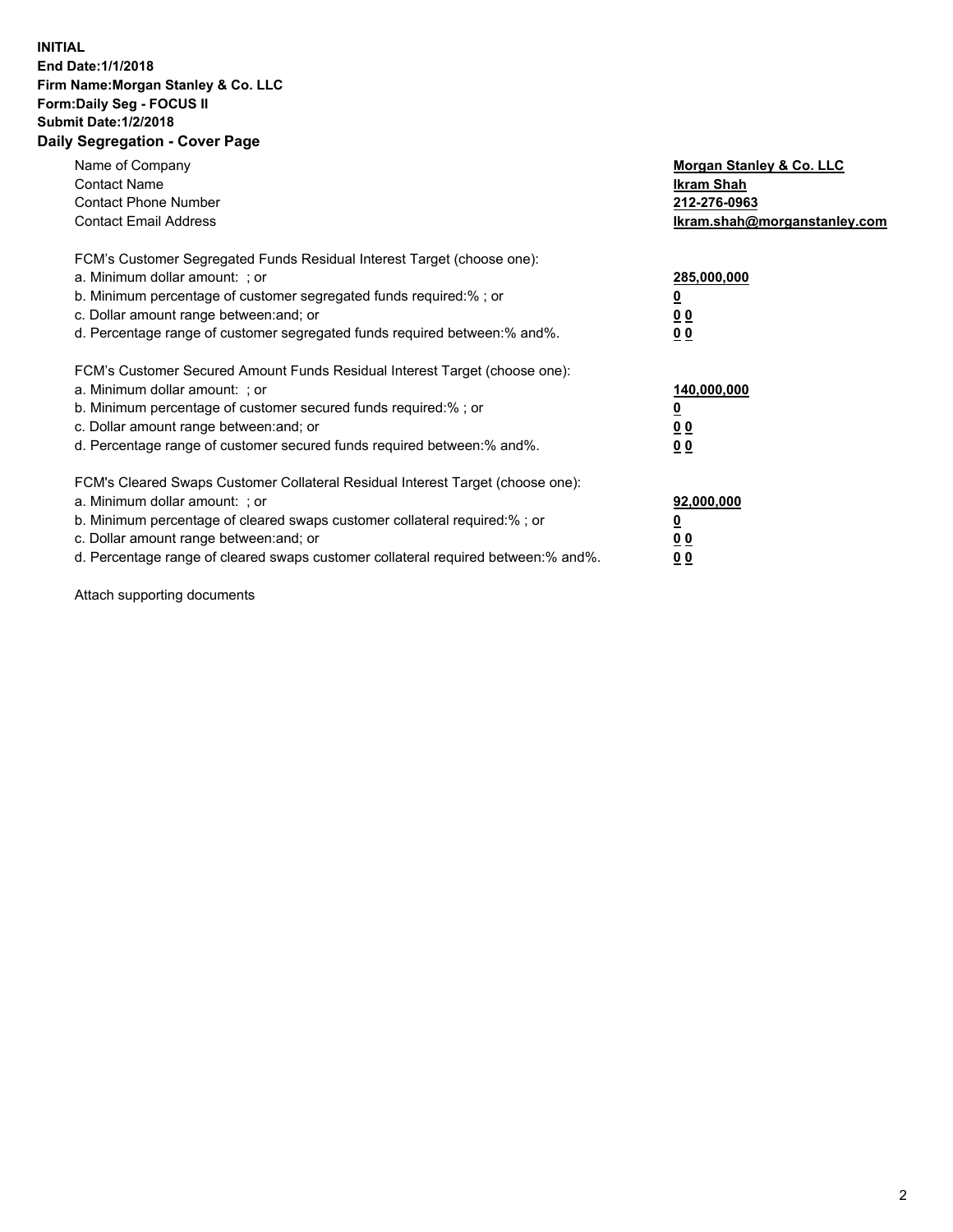## **INITIAL End Date:1/1/2018 Firm Name:Morgan Stanley & Co. LLC Form:Daily Seg - FOCUS II Submit Date:1/2/2018 Daily Segregation - Secured Amounts**

Foreign Futures and Foreign Options Secured Amounts Amount required to be set aside pursuant to law, rule or regulation of a foreign government or a rule of a self-regulatory organization authorized thereunder 1. Net ledger balance - Foreign Futures and Foreign Option Trading - All Customers A. Cash **3,020,370,960** [7315] B. Securities (at market) **1,674,936,984** [7317] 2. Net unrealized profit (loss) in open futures contracts traded on a foreign board of trade **511,774,066** [7325] 3. Exchange traded options a. Market value of open option contracts purchased on a foreign board of trade **13,546,278** [7335] b. Market value of open contracts granted (sold) on a foreign board of trade **-12,237,796** [7337] 4. Net equity (deficit) (add lines 1. 2. and 3.) **5,208,390,492** [7345] 5. Account liquidating to a deficit and account with a debit balances - gross amount **22,464,979** [7351] Less: amount offset by customer owned securities **-21,956,906** [7352] **508,073** [7354] 6. Amount required to be set aside as the secured amount - Net Liquidating Equity Method (add lines 4 and 5) 7. Greater of amount required to be set aside pursuant to foreign jurisdiction (above) or line 6. FUNDS DEPOSITED IN SEPARATE REGULATION 30.7 ACCOUNTS 1. Cash in banks A. Banks located in the United States **289,976,851** [7500] B. Other banks qualified under Regulation 30.7 **836,629,879** [7520] **1,126,606,730** [7530] 2. Securities A. In safekeeping with banks located in the United States **329,803,001** [7540] B. In safekeeping with other banks qualified under Regulation 30.7 **0** [7560] **329,803,001** [7570] 3. Equities with registered futures commission merchants A. Cash **7,465,749** [7580] B. Securities **0** [7590] C. Unrealized gain (loss) on open futures contracts **614,794** [7600] D. Value of long option contracts **0** [7610] E. Value of short option contracts **0** [7615] **8,080,543** [7620] 4. Amounts held by clearing organizations of foreign boards of trade A. Cash **0** [7640] B. Securities **0** [7650] C. Amount due to (from) clearing organization - daily variation **0** [7660] D. Value of long option contracts **0** [7670] E. Value of short option contracts **0** [7675] **0** [7680] 5. Amounts held by members of foreign boards of trade A. Cash **2,078,371,528** [7700] B. Securities **1,345,133,984** [7710] C. Unrealized gain (loss) on open futures contracts **511,159,272** [7720] D. Value of long option contracts **13,546,278** [7730] E. Value of short option contracts **-12,237,796** [7735] **3,935,973,266** [7740] 6. Amounts with other depositories designated by a foreign board of trade **0** [7760] 7. Segregated funds on hand **0** [7765]

8. Total funds in separate section 30.7 accounts **5,400,463,540** [7770]

9. Excess (deficiency) Set Aside for Secured Amount (subtract line 7 Secured Statement Page 1 from Line 8)

- 10. Management Target Amount for Excess funds in separate section 30.7 accounts **140,000,000** [7780]
- 11. Excess (deficiency) funds in separate 30.7 accounts over (under) Management Target **51,564,975** [7785]

**0** [7305]

**5,208,898,565** [7355]

## **5,208,898,565** [7360]

**191,564,975** [7380]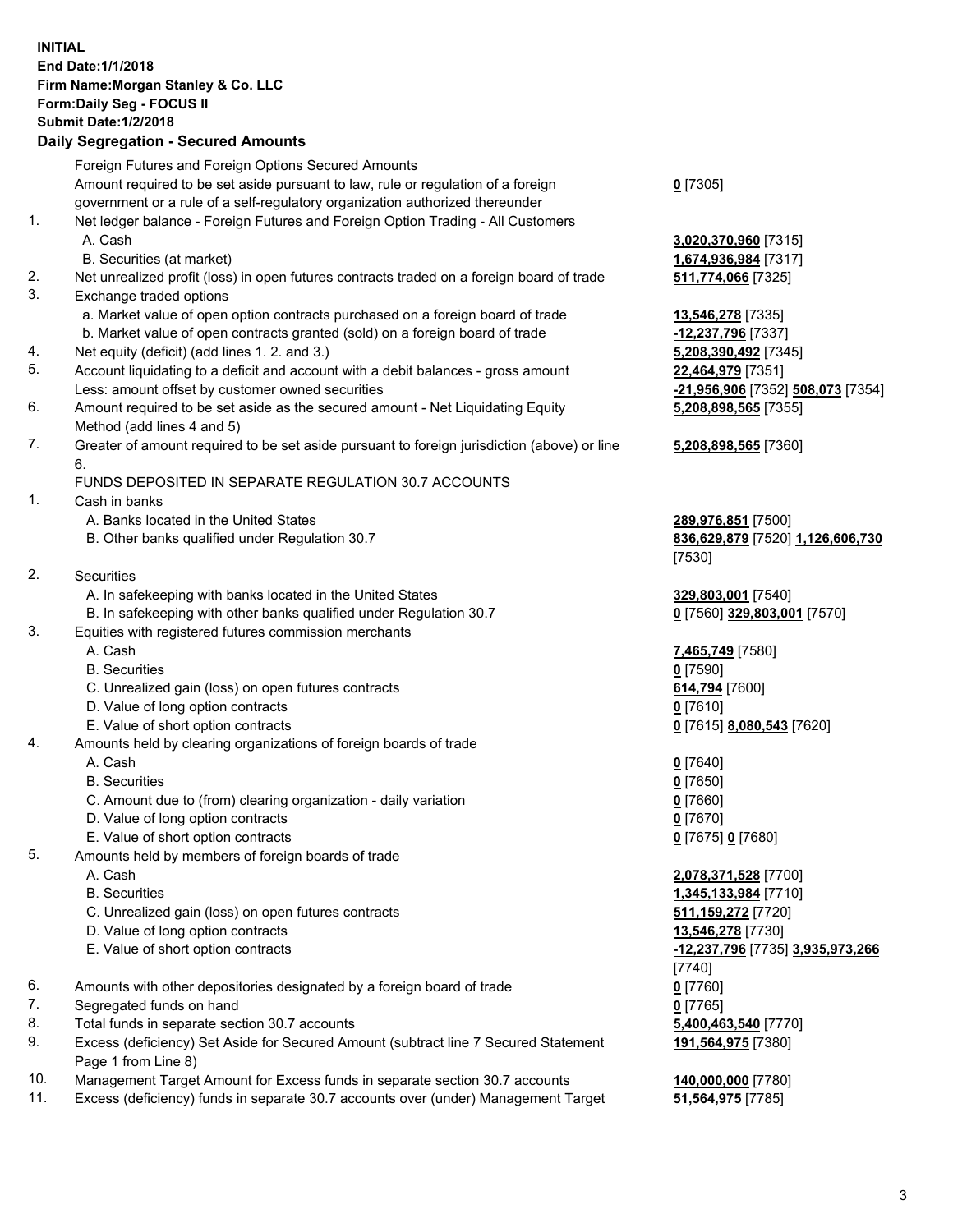**INITIAL End Date:1/1/2018 Firm Name:Morgan Stanley & Co. LLC Form:Daily Seg - FOCUS II Submit Date:1/2/2018 Daily Segregation - Segregation Statement** SEGREGATION REQUIREMENTS(Section 4d(2) of the CEAct) 1. Net ledger balance A. Cash **8,335,997,100** [7010] B. Securities (at market) **4,690,492,795** [7020] 2. Net unrealized profit (loss) in open futures contracts traded on a contract market **1,009,253,063** [7030] 3. Exchange traded options A. Add market value of open option contracts purchased on a contract market **292,220,182** [7032] B. Deduct market value of open option contracts granted (sold) on a contract market **-395,410,836** [7033] 4. Net equity (deficit) (add lines 1, 2 and 3) **13,932,552,304** [7040] 5. Accounts liquidating to a deficit and accounts with debit balances - gross amount **233,575,820** [7045] Less: amount offset by customer securities **-171,761,891** [7047] **61,813,929** [7050] 6. Amount required to be segregated (add lines 4 and 5) **13,994,366,233** [7060] FUNDS IN SEGREGATED ACCOUNTS 7. Deposited in segregated funds bank accounts A. Cash **4,231,500,835** [7070] B. Securities representing investments of customers' funds (at market) **0** [7080] C. Securities held for particular customers or option customers in lieu of cash (at market) **1,049,248,774** [7090] 8. Margins on deposit with derivatives clearing organizations of contract markets A. Cash **5,551,908,375** [7100] B. Securities representing investments of customers' funds (at market) **0** [7110] C. Securities held for particular customers or option customers in lieu of cash (at market) **3,641,244,021** [7120] 9. Net settlement from (to) derivatives clearing organizations of contract markets **-46,905,798** [7130] 10. Exchange traded options A. Value of open long option contracts **292,220,182** [7132] B. Value of open short option contracts **-395,410,836** [7133] 11. Net equities with other FCMs A. Net liquidating equity **6,358,108** [7140] B. Securities representing investments of customers' funds (at market) **0** [7160] C. Securities held for particular customers or option customers in lieu of cash (at market) **0** [7170] 12. Segregated funds on hand **0** [7150] 13. Total amount in segregation (add lines 7 through 12) **14,330,163,661** [7180] 14. Excess (deficiency) funds in segregation (subtract line 6 from line 13) **335,797,428** [7190]

- 15. Management Target Amount for Excess funds in segregation **285,000,000** [7194]
- 16. Excess (deficiency) funds in segregation over (under) Management Target Amount Excess

**50,797,428** [7198]